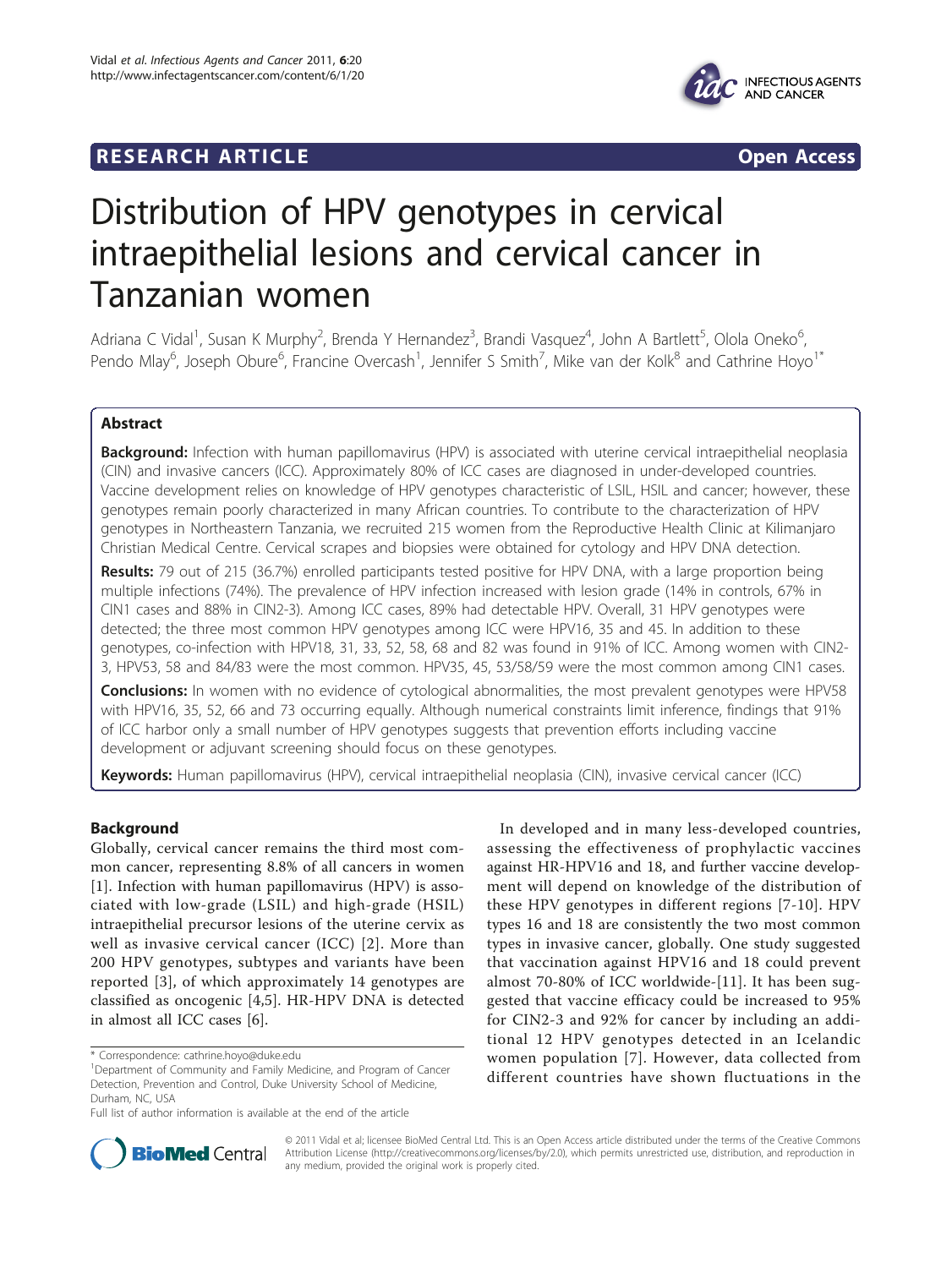distribution of the third and even less common oncogenic HPV types between regions [\[9,12\]](#page-6-0).

Given the suboptimal sensitivity and specificity of cytology-based screening, and the low screening coverage in most African countries, immunization against the most prevalent HR-HPV genotypes affecting each region may represent the most effective means to long-term ICC prevention [\[13](#page-6-0)]. To date, few studies describing single and multiple HPV infections according to CIN grades have been conducted in African populations where a wide range of HPV genotypes prevail [[14](#page-6-0)-[16](#page-6-0)]. Moreover, many of these studies have not described HPV infection in ICC cases [[17,18\]](#page-7-0). Herein we report on the distribution of HPV genotypes in Northeastern Tanzania, with the aim of identifying the most frequent HPV genotypes associated with different CIN grades and ICC in this population.

#### Methods

#### Study participants

Procedures for this study were approved by Research Ethics Boards at KCMC and Duke University. Between November 2008 and March 2009, eligible study participants were identified from the appointment books of the Reproductive Health Clinic (RHC) at Kilimanjaro Christian Medical Centre (KCMC), a Cervical Cancer prevention clinic funded by the World Health Organization ([http://www.afro.who.int/en/tanzania/who-country-office](http://www.afro.who.int/en/tanzania/who-country-office-tanzania.html)[tanzania.html](http://www.afro.who.int/en/tanzania/who-country-office-tanzania.html)). KCMC is a tertiary care facility that serves a catchment area of  $\sim$ 10 million individuals. Eligible participants were 18 years or older and had no history of an abnormal Pap test. ICC patients comprised new cases to the KCMC who were also 18 years or older and were referred for colposcopic directed evaluations. A trained nurse interviewer enrolled a total of 249 women; all but 2 approached agreed to participate (99% response rate). Of these, 12 patients were excluded due to missing or inadequate Pap smear, refusal of serostatus HIV-1 antibody test, and diagnosis of an unrelated co-morbid condition. The final dataset of participants,  $n = 215$  (86%), were those with questionnaire, CIN status, and HPV genotype data.

## Data collection

### Questionnaires

A trained nurse-interviewer obtained informed consent from all participants, and administered a standardized 40-minute questionnaire, in person. The questionnaire collected information on socio-demographic characteristics (e.g., age, marital status), type of marriage (polygamy vs. monogamy), tribe, educational attainment, cigarette smoking, alcohol intake, reproductive history (e.g., menarche, parity and gravidity), sexual history (e.g., lifetime number of sexual partners, age at first intercourse), and medication and supplement use.

#### Specimens

Two cervical scrapes were obtained from each participant using Ayres spatula and Cytobrush. One specimen was smeared on a glass slide for cytological evaluation for patient care. A second specimen was collected using a Cytobrush and rinsed into Preserv- Cyt™ media (Hologic, Inc, Malborough, MA). Following specimen collection, routine cervical screening by Visual Inspection with Acetic acid (VIA) was performed. Biopsies of lesions were obtained during colposcopy when indicated. Patients with positive findings by VIA or direct examination were triaged and treated accordingly. The remaining patients were given return appointments to follow up on results within two weeks, and were treated accordingly.

#### Ascertainment of CIN and Carcinoma

Papanicolaou smears and biopsy specimens were processed and read by the staff pathologist at KCMC- using standard conventions according to ASCCP guidelines as appropriate ([http://www.asccp.org/](http://www.asccp.org)). Once a month, medical charts were reviewed by BV for HIV-1 test and cyto-pathological results, to classify cases using the Bethesda classification system [\[19](#page-7-0)]. Based on pathology and medical records findings, results were then coded as "no evidence of cytological abnormality", "mild dysplasia" including LSIL and CIN1, "moderate dysplasia" including HSIL and CIN2-3, or "cancer" which included squamous cell carcinoma and two adeno-squamous carcinomas of the uterine cervix. None of the specimens were read as "atypical cells of uncertain significance (ASCUS)". These results were available as part of their clinic records, and pathologists entered them into the database. These clinical results were then compiled and transferred securely to Duke University.

#### HPV genotyping

ThinPrep® specimens and homogenized aliquoted biopsies collected during the same visit were shipped to the University of Hawaii Cancer Center. Following DNA extraction, PGMY09/PGMY11 primers [[20\]](#page-7-0) were used in PCR to target a 450-bp region of the HPV L1 genome. Amplification of the human  $\beta$ -globin gene was included as an internal control for sample sufficiency. All specimens were suitable for viral DNA analysis. HPV-positive specimens were subsequently genotyped by using the HPV Linear Array® (Roche Molecular Systems Inc., Branchburg, NJ, USA).

#### Ascertainment of HIV-1 infection status

Peripheral blood samples were centrifuged to separate the plasma and buffy coat. Plasma samples were used to test for HIV-1 infection using two rapid HIV tests (Capillus HIV-1/HIV-2, Trinity Biotech PLC, Bray, Country Wicklow, Ireland, and Determine HIV-1/2, Abbott Laboratories, Abbott Park, IL). Reactive specimens were then tested using Western blot as is standard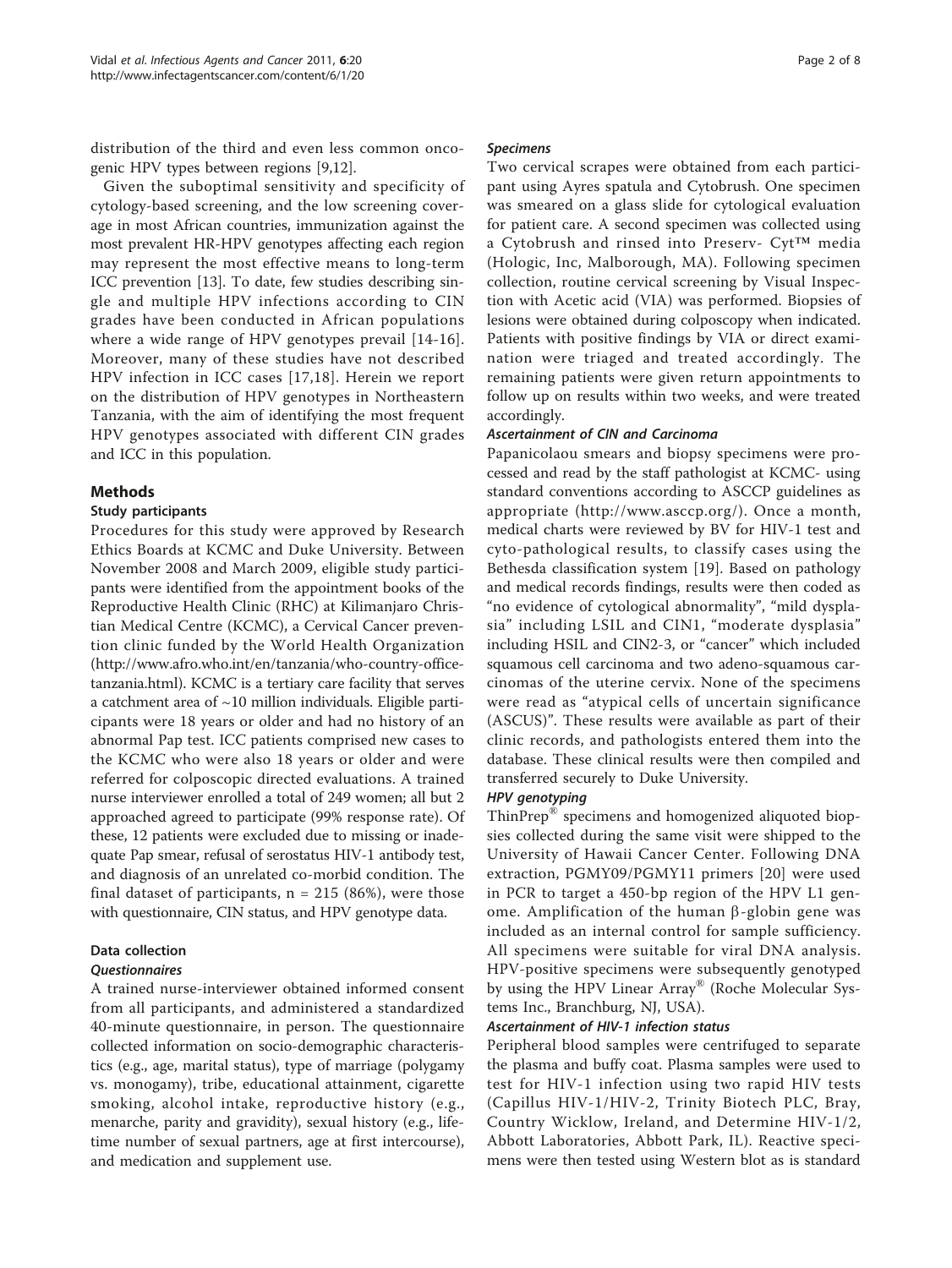clinical practice (Genetic Systems HIV-1 Western blot kit; Bio-Rad, Hercules, CA) [[21\]](#page-7-0).

#### Statistical analyses

For each disease endpoint (CIN1, CIN2-3, ICC and women with no evidence of cervical abnormalities), we computed the proportion of single and multiple HPV infections, and grouped them according to potential oncogenicity using WHO-recommended categories [\[22](#page-7-0)]. Group 1 comprises high-risk (HR) or the most potent type HPV16, followed by HPV18, 31, 33, 35, 39, 45, 51, 52, 56, 58, and 59; group 2A includes HPV68; group 2B includes HPV26, 53, 66, 67, 70, 73, and 82 with limited evidence for human cervical cancer; and group 3 includes low-risk (LR) HPV types 6 and 11 [[22](#page-7-0)]. We estimated the average number of HPV infections per woman by dividing the total number of HPV genotypes in multiple infections by the number of women infected. To estimate the attribution of each HPV genotype to CIN or ICC beyond the known HR-HPV, we estimated proportions in each case group with and without HR-HPV genotypes. Statistical analyses were conducted using SAS 9.2 (SAS Institute, Cary, NC).

#### Results

Cervical cytology and HPV testing was conducted among 215 Northern Tanzanian women, 55% were Chaga, 15% were Pare and 30% were from other tribes. Although the median age of all cases was 45 years, women with no evidence of cervical abnormalities or controls (mean age 40.3 years,  $sd = 9.87$ ), and CIN1 cases (mean age 35.7 years  $sd = 12.2$ ) were younger than women with CIN2-3 and ICC whose mean ages were 44.7 years, (sd =  $9.82$ ) and 55.2 years, (sd = 12.3), respectively. Controls and case groups did not vary significantly by tribe, cigarette smoking and lifetime number of sexual partners, although controls were less likely to be infected with any HPV. HIV-1 infection was more frequently reported by CIN than ICC cases or controls while OC use was more frequently reported by CIN cases and controls than ICC cases (Table [1\)](#page-3-0).

Table [2](#page-4-0) shows the total number of HPV-infected individuals and the distribution of HPV genotypes by cervical intraepithelial lesion or cervical cancer status. Of 215 participants, 79 (36.7%) were HPV-positive and of these, 20 (25%) had no evidence of cytological abnormality, 12 (15%) had CIN1, 14 (17%) had CIN2-3, and 33 (41%) had cervical cancer. Among 134 HPV negative women, only 4 (3%) had cancer, 6 (4.5%) had CIN1, and 2 (1.5%) had CIN2-3. Overall, 31 distinct HPV genotypes were detected, and their detection rates, including co-infection with more than one genotype are illustrated in Table [2.](#page-4-0) The prevalence of HPV infection increased

with lesion grade: 14% in controls, 67% in CIN1 cases, 88% in CIN2/3 and 89% in ICC.

#### HPV genotypes in women with CIN1

HPV DNA was detected in 67% of CIN1, and 50% of the HPV detected were of HR genotypes. On average, there were approximately 3 HPV genotypes per CIN1 case (range 0-9). Sixty percent of women with CIN1 lesions had multiple infections. In order of prevalence, the seven most frequent HR-HPV genotypes detected among CIN1 cases were: 35, 45, 53, 58, 59, 16, and 51, followed by low risk (LR) type HPV55. In two individuals the rare HPV62 type was detected (Table [2](#page-4-0)).

#### HPV genotypes in women with CIN2-3

HPV DNA was detected in 88% of CIN2-3; on average 4 HPV genotypes were detected per case (range, 0-9) as also found for women with CIN1. High-risk HPV subtypes were found either as single or multiple infections in 57% of CIN2-3 cases. In contrast to 73% of ICC which harbored the HPV16 genotype, only 3 (14%) CIN2-3 cases, 2 (17%) CIN1 cases and four controls (15%) had detectable HPV16 DNA. Multiple HPV infections were also common among CIN2-3 cases with 75% showing HPV coinfections. Also as in CIN1, 50% of the HPV genotypes detected were HR while the remainder were LR or other types of unknown oncogenic potential. HPV53, 58, 16, 18, 31, 33, and 35, were the seven most frequent types detected among women with CIN2-3, in order of decreasing frequency (Table [2\)](#page-4-0). LR-HPV genotypes were detected in CIN1 and CIN2-3 lesions only in the context of multiple infections with HR genotypes.

#### HPV genotypes in women with ICC

HPV DNA was detected in 89% of ICC biopsies with an average of 3 genotypes per case (range 0-6). High-risk HPV subtypes were found either as single or multiple infections in 78% of ICC. Most (~73%) of the ICC cases harbored the HPV16 genotype either as a single infection (15%) or along with other HR (30%) or LR (9.1%) genotypes. In contrast, HPV 16 was rare in women with lower CIN grades as only 2 of 14 (14%) CIN2-3, 2 of 12 (17%) CIN1, and 3 of 20 (15%) of women with no evidence of cytological abnormalities harbored HPV16 infections. Following HPV16, the next most frequent genotypes in ICC were HPV35, 45, 18, 31, 52, 33 and 58 (Table [2](#page-4-0)). These frequencies were all statistically significantly higher than in controls. Interestingly, HPV18 was found in 21% of ICC, and only when HPV16 was also present.

#### Single versus Multiple HPV Infections

Table [3](#page-5-0) shows the distribution of single and multiple HPV infections by lesion grade and cervical cancer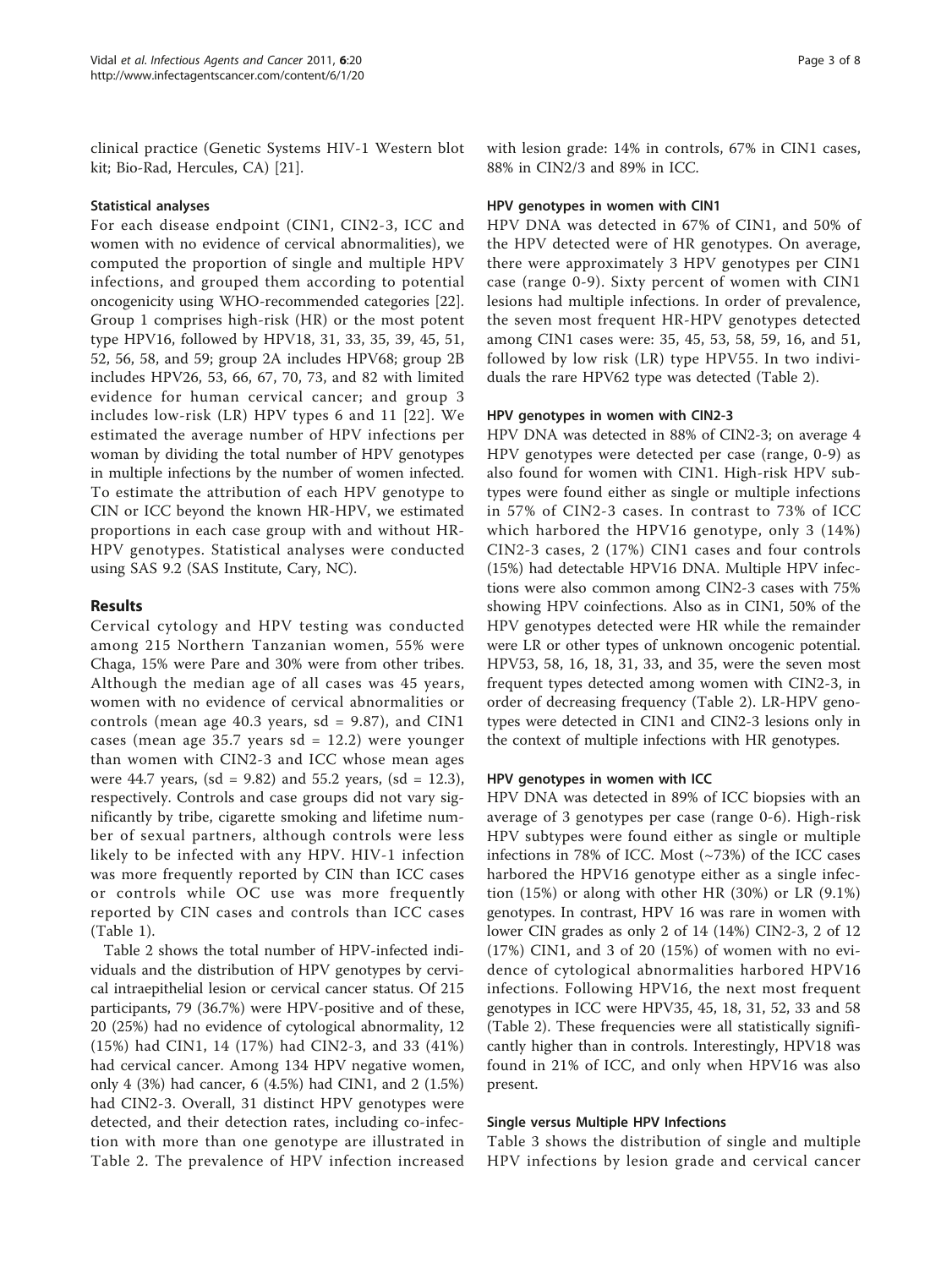<span id="page-3-0"></span>Table 1 Socio-demographic characteristics of study participants

|                         | Cancer<br>$(n = 48)$ |         | <b>CIN2-3</b><br>$(n = 17)$ |             | CIN1<br>$(n = 21)$ |         | <b>CONTROLS</b><br>$(n = 148)$ |                | p-values**         |
|-------------------------|----------------------|---------|-----------------------------|-------------|--------------------|---------|--------------------------------|----------------|--------------------|
|                         | n                    | $\%$    | n                           | $\%$        | n                  | $\%$    | n                              | $\%$           |                    |
| Age                     | 55.2                 | 12.3    | 44.7                        | 9.8         | 35.7               | 12.2    | 40.3                           |                | 9.9 < 0.0001       |
| Income \$               | 18                   | 28      | 39                          | 53          | 65                 | 80      | 78                             |                | 95 <0.0001***      |
| Lifetime sexual partner |                      |         |                             |             |                    |         |                                |                | $0.4*$ $(1,2,3,4)$ |
| 1                       | 24                   | 52.2    | 7                           | 43.8        | 5                  | 25      | 62                             | 56.5           |                    |
| $\overline{2}$          | 19                   | 41.3    | 6                           | 37.5        | 11                 | 55      | 56                             | 39.2           |                    |
| 3                       | 3                    | 6.5     | 2                           | 12.5        | $\overline{4}$     | 20      | 20                             | 14             |                    |
| $\overline{4}$          | $\mathbf 0$          | $\circ$ | $\overline{1}$              | 6.3         | $\mathbf 0$        | $\circ$ | $\overline{2}$                 | 1.4            |                    |
| None                    | $\overline{2}$       |         | $\mathbf{1}$                |             | $\mathbf{1}$       |         | 5                              |                |                    |
| <b>Marital status</b>   |                      |         |                             |             |                    |         |                                |                | $0.6*$             |
| Married                 | 30                   | 62.5    | 10                          | 58.8        | 15                 | 71.4    | 107                            | 72.3           |                    |
| Non-married             | 18                   | 37.5    | $\overline{7}$              | 41.2        | 6                  | 28.5    | 40                             | 27             |                    |
| <b>HPV</b>              |                      |         |                             |             |                    |         |                                |                | < 0.0001           |
| Any                     | 33                   | 89.2    | 14                          | 87.5        | 12                 | 66.7    | 20                             | 14.1           |                    |
| None                    | $\overline{4}$       | 10.8    | 2                           | 12.5        | 6                  | 33.3    | 122                            | 85.9           |                    |
| Genotypes per Case      | 2.8                  |         | 3.7                         |             | 2.7                |         | 2.1                            |                |                    |
| <b>Current Smoke</b>    |                      |         |                             |             |                    |         |                                |                | $0.6*$             |
| Yes                     | $\overline{2}$       | 4.2     | $\mathbf 0$                 | $\mathbf 0$ | $\circ$            | $\circ$ | 3                              | $\overline{2}$ |                    |
| No                      | 46                   | 95.8    | 17                          | 100         | 21                 | 100     | 144                            | 98             |                    |
| Oral contraception use  |                      |         |                             |             |                    |         |                                |                | 0.003              |
| Yes                     | 19                   | 39.6    | 10                          | 58.8        | 16                 | 76.2    | 98                             | 67.6           |                    |
| No                      | 29                   | 60.4    | 7                           | 41.2        | 5                  | 23.8    | 47                             | 32.4           |                    |
| HIV-1 infection         |                      |         |                             |             |                    |         |                                |                | $<$ 0.0001*        |
| Yes                     | 6                    | 19.4    | 9                           | 81.8        | 9                  | 64.3    | 23                             | 20.9           |                    |
| No                      | 25                   | 50.6    | $\overline{2}$              | 18.2        | 5                  | 35.7    | 87                             | 79.1           |                    |
| <b>Tribe</b>            |                      |         |                             |             |                    |         |                                |                | 0.3                |
| Chagga                  | 21                   | 43.8    | 12                          | 70.6        | 10                 | 47.6    | 84                             | 57.1           |                    |
| Pare                    | 10                   | 20.8    | 3                           | 17.7        | $\overline{2}$     | 9.5     | 21                             | 14.3           |                    |
| Others                  | 17                   | 35.4    | $\overline{2}$              | 11.8        | 9                  | 42.9    | 42                             | 28.6           |                    |

• \* p-values is from fisher's exact chi-squared test due to small cell

• \*\* p-values are exclude missing

• \*\*\* Poisson regression

• Numbers do not necessarily add up to the total due to missing values

status. HR-HPV 18, 35, 45 and 31, together with HPV16 were detected in 60.6% of ICC cases. HR-HPV genotypes 33, 52, 58, 68 and 82, in multiple infections with HPV 16, were detected in 30.3% of ICC cases. When combined, HR-HPV genotypes 16, 18, 31, 33, 35, 45, 52, 58, 68, and 82, they accounted for 90.9% of all HPV positive ICC cases. HPV16 multiple infections with LR-HPV genotypes 6, 11, 61, and 81 and other HPV genotypes (62 and 73), comprised the remaining 9.1% of HPV positive ICC cases. Among all CIN cases, HPV16 was not the prevalent genotype detected; 93% of CIN2-3 and all of CIN1 cases had multiple infections with HPV18, 26, 35, 45, 51, 53, 56, 58, 59, and 66 (Table [3](#page-5-0)). Whereas of 120 controls or women with no evidence of cytological or histological abnormalities, only 20 (14%) were HPV-positive, in which 90% of multiple infections we detected harbored the same

genotypes (HPV18, 26, 35, 45, 51, 53, 56, 58, 59, and 66 (Table [3](#page-5-0)).

#### **Discussion**

Our key finding was that among women visiting the KCMC, a tertiary care facility serving 10 million people, in Northern Tanzania, HPV16, 35 and 45 alone accounted for most of the invasive cervical cancers found. These HPV genotypes were rare in CIN lesions regardless of grade, suggesting that a vaccine that includes these three genotypes could prevent ~70% of ICC. Our findings also suggest that ICC risk is higher in individuals infected with multiple HPV genotypes, including those considered as high and low risk, suggesting that the cumulative burden of HPV multiple infections, maybe a marker of differential immune response. We did not detect any HPV DNA in 11% of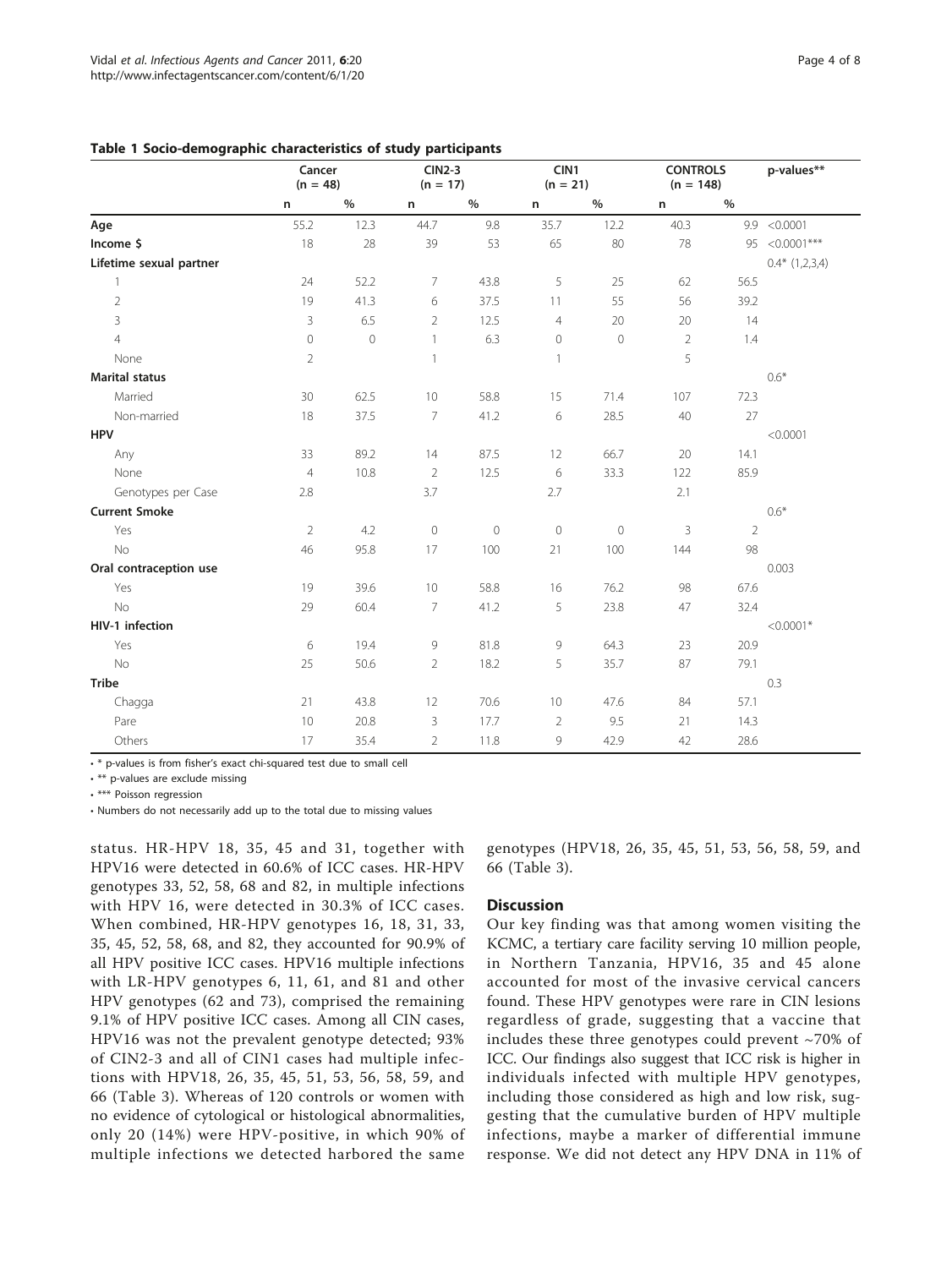| HPV test results   | Cancer<br>$(n = 33)$<br>(%) |                | <b>CIN2-3</b><br>$(n = 14)$<br>(%) |              | CIN1<br>$(n = 12)$<br>(%) |                | <b>Controls</b><br>$(n = 20)$<br>(%) |                     |
|--------------------|-----------------------------|----------------|------------------------------------|--------------|---------------------------|----------------|--------------------------------------|---------------------|
|                    | Single                      | Multiple       | Single                             | Multiple     | Single                    | Multiple       | Single                               | Multiple            |
| High-risk HPV type | $n = 8$                     | $n = 70$       | $n = 3$                            | $n = 28$     | $n = 4$                   | $n = 22$       | $n = 4$                              | $n = 29$            |
| Group 1            |                             |                |                                    |              |                           |                |                                      |                     |
| 16                 | 62.5                        | 72.7           | 33.3                               | 14.2         | $\mathbf 0$               | 16.6           | 16.6                                 | 15.0                |
| 18                 | $\mathbf 0$                 | 21.2           | 33.3                               | 14.2         | $\mathsf{O}\xspace$       | $\circ$        | 16.6                                 | 10.0                |
| 31                 | $\overline{0}$              | 18.1           | $\circ$                            | 14.2         | $\circ$                   | $\circ$        | $\circ$                              | 5.0                 |
| 33                 | $\circ$                     | 9.09           | $\overline{0}$                     | 14.2         | $\mathbf 0$               | $\overline{0}$ | $\circ$                              | 0.0                 |
| 35                 | 25.0                        | 33.3           | $\mathbf 0$                        | 14.2         | 25.0                      | 25.0           | $\Omega$                             | 15.0                |
| 39                 | $\overline{0}$              | $\circ$        | $\overline{0}$                     | $\mathbf{0}$ | $\overline{0}$            | 8.3            | $\circ$                              | $\circ$             |
| 45                 | 12.5                        | 30.3           | $\circ$                            | 7.14         | $\circ$                   | 25.0           | 16.6                                 | 10.0                |
| 51                 | $\overline{0}$              | $\circ$        | 33.3                               | 14.2         | 25.0                      | 16.6           | $\circ$                              | 10.0                |
| 52                 | $\overline{0}$              | 15.1           | $\circledcirc$                     | $\mathbf 0$  | $\overline{0}$            | 8.3            | $\circ$                              | 15.0                |
| 56                 | $\overline{0}$              | $\circ$        | $\overline{0}$                     | 7.14         | $\overline{0}$            | $\circ$        | $\circ$                              | $5.0\,$             |
| 58                 | $\overline{0}$              | 6.06           | $\circ$                            | 28.5         | 50.0                      | 25.0           | 33.3                                 | 25.0                |
| 59                 | $\overline{0}$              | $\circ$        | $\overline{0}$                     | 7.14         | $\circ$                   | 25.0           | $\circ$                              | 5.0                 |
| Low-risk HPV type  | $n=0$                       | $n = 17$       | $n=0$                              | $n=8$        | $n=0$                     | $n=7$          | $n=3$                                | $n = 10$            |
| Group 2A           |                             |                |                                    |              |                           |                |                                      |                     |
| 68                 | $\mathcal O$                | 3.03           | $\mathbf 0$                        | 7.14         | $\circ$                   | $\circledcirc$ | $\circ$                              | 5.0                 |
| Group 2B           |                             |                |                                    |              |                           |                |                                      |                     |
| 26                 | $\mathbf 0$                 | $\mathbb O$    | $\circledcirc$                     | $\mathbf 0$  | $\mathbf 0$               | $\mathbf 0$    | 33.3                                 | 5.0                 |
| 53                 | $\overline{0}$              | $\mathbf 0$    | $\circ$                            | 35.7         | $\overline{0}$            | 25.0           | $\circ$                              | 5.0                 |
| 66                 | $\overline{0}$              | $\mathcal{O}$  | $\mathbf{1}$                       | 14.2         | $\mathbf 0$               | $\circ$        | 33.3                                 | 15.0                |
| 70                 | $\mathcal O$                | $\circledcirc$ | $\circledcirc$                     | $\mathbb O$  | $\mathbf 0$               | 8.3            | $\circ$                              | 10.0                |
| 73                 | $\overline{0}$              | 15.1           | $\mathbf 0$                        | 21.4         | $\overline{0}$            | 8.3            | $\circ$                              | 15.0                |
| 82                 | $\overline{0}$              | 3.03           | $\overline{0}$                     | 7.14         | $\overline{0}$            | 8.3            | 33.3                                 | 10.0                |
| Group 3            |                             |                |                                    |              |                           |                |                                      |                     |
| 6                  | $\mathcal O$                | 33.3           | $\mathbf 0$                        | 7.14         | $\mathbf 0$               | $\mathbf 0$    | $\mathbf 0$                          | $\circ$             |
| 11                 | $\circ$                     | 9.09           | $\circ$                            | $\circ$      | $\overline{0}$            | 8.3            | $\overline{0}$                       | $\mathbf 0$         |
| Other types        | $n = 0$                     | $n = 6$        | $n = 1$                            | $n = 16$     | $n = 0$                   | $n = 4$        | $n = 1$                              | $n = 3$             |
| 40                 | $\circ$                     | $\mathbf 0$    | $\mathbf 0$                        | $\circ$      | $\overline{0}$            | $\mathbf 0$    | $\overline{0}$                       | $\circledcirc$      |
| 42                 | $\overline{0}$              | $\circ$        | $\overline{0}$                     | 7.14         | $\overline{0}$            | 8.3            | 100                                  | 5.0                 |
| 55                 | $\overline{0}$              | 3.03           | $\mathbf 0$                        | 7.14         | $\mathbf 0$               | 16.6           | $\circ$                              | 5.0                 |
| 61                 | $\overline{0}$              | $\mathbf 0$    | $\mathbf 0$                        | 7.14         | $\circ$                   | 8.3            | $\circ$                              | 5.0                 |
| 62                 | $\overline{0}$              | 3.03           | $\circ$                            | 21.4         | $\overline{0}$            | 16.6           | $\circ$                              | $\circ$             |
| 69                 | $\overline{0}$              | $\circledcirc$ | $\circ$                            | 14.2         | $\mathbf 0$               | $\circ$        | $\circ$                              | $\circ$             |
| 72                 | $\overline{0}$              | $\mathbf 0$    | $\overline{0}$                     | 7.4          | $\overline{0}$            | 8.3            | $\circ$                              | 5.0                 |
| 81                 | $\overline{0}$              | 6.06           | $\mathbf 0$                        | 21.4         | $\circ$                   | $\overline{0}$ | $\circ$                              | 10.0                |
| 83                 | $\mathcal O$                | $\mathbf 0$    | $\mathbf 0$                        | 28.5         | $\mathbf 0$               | 16.6           | $\mathbf 0$                          | $\mathsf{O}\xspace$ |
| 84                 | $\overline{O}$              | $\Omega$       | 100                                | 28.5         | $\circ$                   | $\circ$        | $\overline{0}$                       | $\Omega$            |

#### <span id="page-4-0"></span>Table 2 Distribution of HPV types in CIN1, CIN2, CIN3 and Cervical cancer

ICC cases, a proportion within the 6-16% range of HPVnegativity in ICC previously found [[11\]](#page-6-0), and similar to the 11.5% reported elsewhere [[8](#page-6-0)].

While findings of HPV16 association with ICC are consistent with -current knowledge, our data also suggest that in addition, HPV35 and HPV45 may increase risk, as observed in a global meta-analysis study [[23\]](#page-7-0). This interpretation is consistent with data found in other African countries, where HPV16 and HPV18 were less common than other HR types in CIN1, though involved in more advanced lesions and cervical cancer [[24-28\]](#page-7-0). Most of these studies used fresh biopsies for HPV detection [[24,26](#page-7-0),[27](#page-7-0)]. We detected HR-HPV16 in 73% of ICC cases, including single and multiple infections. In the US, HPV16 and 18 combined are found in cervical cancer at a rate of 70.2% [\[23](#page-7-0)], similar to findings in a Canadian study: HPV16 DNA in 52.1% of ICC and HPV18 DNA in 18.1% of ICC [[8](#page-6-0)]. However, the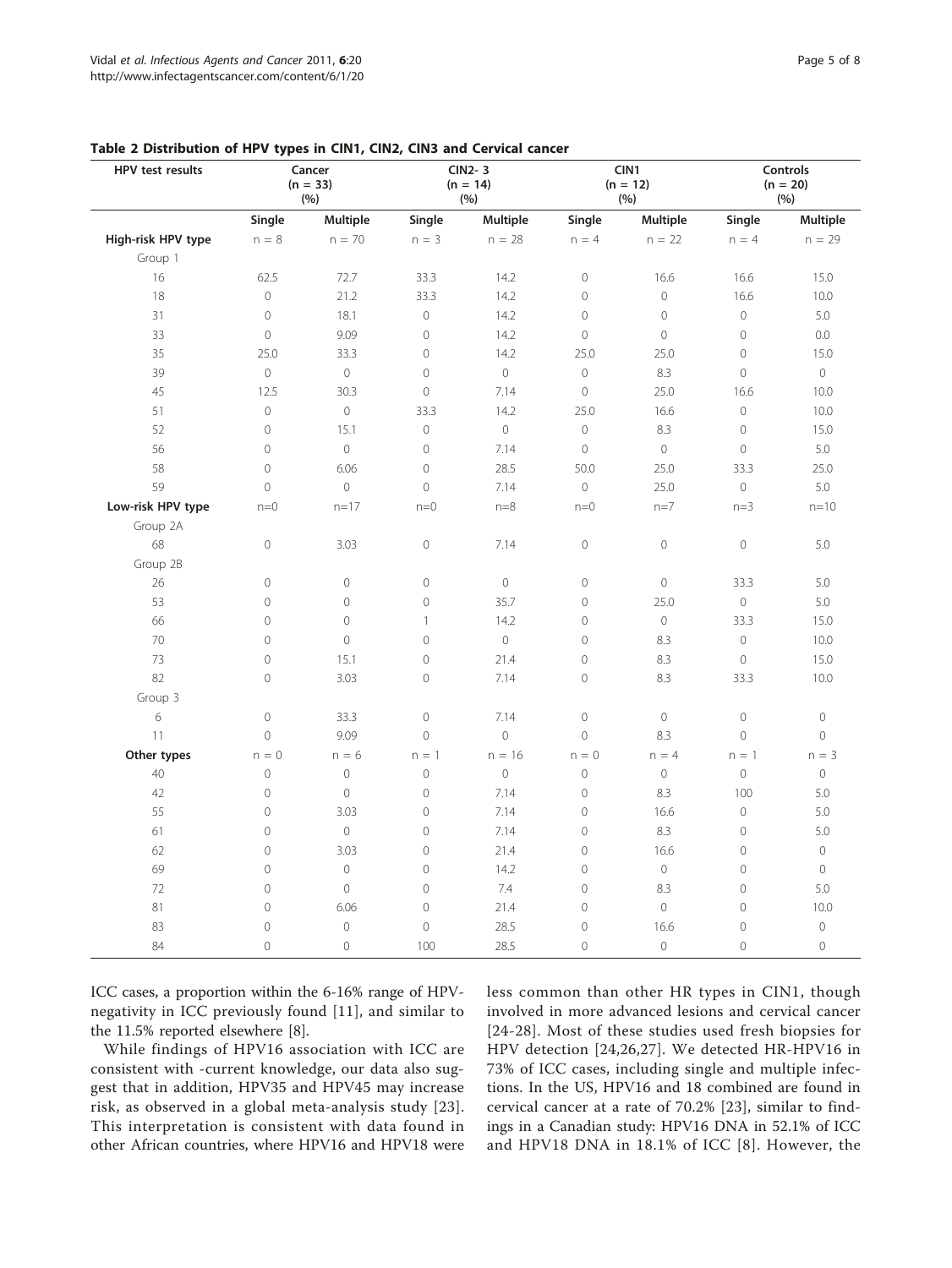| HPV genotypes                                                                 | ICC<br>Total (%)<br>$n = 33$ | $CIN2-3$<br>Total (%)<br>$n = 14$ | $CIN-1$<br>Total (%)<br>$n = 12$ | Controls<br>Total (%)<br>$n = 20$ |
|-------------------------------------------------------------------------------|------------------------------|-----------------------------------|----------------------------------|-----------------------------------|
| HPV-16 only                                                                   | 5(15.1)                      | 1(7.1)                            | 0(0.0)                           | 1(5.0)                            |
| HPV16 with HPV-18 only                                                        | 5(15.1)                      | 2(14.2)                           | 0(0.0)                           | 2(10.0)                           |
| HPV16 with HPV 18,35,45, or 31                                                | 20(60.6)                     | 2(14.2)                           | 1(8.3)                           | 3(15.0)                           |
| HPV16 with HPV 18,31,33,35,45,52,58,68,82                                     | 30(90.9)                     | 2(14.2)                           | 1(8.3)                           | 3(15.0)                           |
| HPV16 with HPV 6, 11,18,31,33,35,45,52,58,61,62,68,73,81,82                   | 33 (100)                     | 3(21.3)                           | 2(16.6)                          | 4(20.0)                           |
| Other HR-HPV single infections 18,35,45,51,58,66                              | 33 (100)                     | 4(28.6)                           | 6(50.0)                          | 8(40.0)                           |
| HPV 18,26,35,45,51,53,56,58,59,66, excluding HPV16                            | 33 (100)                     | 13 (92.8)                         | 12 (100)                         | 18 (90.0)                         |
| HPV 18,26,35,42,45,51,53,55,56,58,59,61,66,69,70,72,81,83,84, excluding HPV16 | 33 (100)                     | 14 (100)                          | 12 (100)                         | 20 (100)                          |

<span id="page-5-0"></span>Table 3 Distribution of HPV16 and other most prevalent genotypes in CIN lesions and ICC

percentage of African women in the Canadian study was 3.9% and geographic regions of origin are unknown, while our population was 100% African [\[8](#page-6-0),[29\]](#page-7-0). If these results can be replicated in a larger study, our findings would suggest that the association of HPV16 and ICC in the Tanzanian region may be much higher than that in other populations. Also, we found five ICC cases with HPV16 single-genotype infection. However, there were no ICC cases with single-genotype HPV18 infection.

HPV 35/45/6 and 18/31/73 were the next most frequent genotypes detected in ICC, partly matching reports by others, where HPV31, 33 and 45 were among the six most frequently detected genotypes in ICC in North America [\[8-10](#page-6-0),[23\]](#page-7-0). Our results are similar to those of the Canadian study, where HPV45 was one of the three most prominent genotypes in ICC, ranking ahead of HPV31 and 33 [[8\]](#page-6-0). We could not identify a clear trend for a specific HPV type that would suggest lesion progression into cervical cancer. However, HPV35 and 58 were the only types detected in CIN1, CIN2-3 and ICC. HR-HPV genotypes 16, 35 and 45 were the major genotypes found in cervical cancer cases.

Our results show some interesting differences with global cervical cancer data. The most frequent genotypes we detected in CIN1 were HPV35, 45 and 53/58/59, which differ from the most common types detected in CIN1 in the US, including HPV16, 66, 31, 52 and 51 [[10](#page-6-0)], and HPV 16, 51, 52, 39, 18, 31 in Canada [\[8](#page-6-0)]. In CIN2-3 lesions, we predominantly detected HR-HPV 53 and 58, and the rare genotypes HPV83 and 84. These findings contrast with those suggesting that the most prevalent genotypes found in CIN2-3 in the US were HPV16, 31 and 18, however HPV58 ranked most frequently after 16, 31, and 18 [[9](#page-6-0),[10](#page-6-0),[23,30\]](#page-7-0). Disparities among these studies may be due in part to different methodologies employed; however the evidence suggests that geographical differences contribute to HPV type distribution in cervical intraepithelial neoplasias across global regions, as reported [[23](#page-7-0)].

The finding that HPV58 was the most prevalent genotype, followed by 16, 35, 52, 66, and 73 in equal proportions, are partly consistent with those of a recent metaanalysis in which the most common HPV genotypes among women with normal cytology in Eastern Africa are HPV52, 16, 18, 53 and 66, in order of prevalence [[31](#page-7-0)]. In a study in Northwestern Tanzania [[17\]](#page-7-0) HPV16 and 33 were the main genotypes present in women with HSIL or advanced CIN; however this study had a small HSIL sample size (5 of 19 women) and no cancer cases. The most common genotypes detected among LSIL and HSIL cases were HPV16, 58, 33 and 18. In Mozambique, HPV35 was detected as the most prevalent type among HPV-positive women and among women with HSIL [[14\]](#page-6-0). A Zimbabwean study found HPV16, 58, 18 and 52 to be the most common genotypes [\[32](#page-7-0)] in HIV-1 seropositive women with multiple HPV infections. But a European population-based study could not verify the oncogenic potential for HPV 58 and 59 in Icelandic women [\[7\]](#page-6-0). In our study, our rankings were not influenced by HIV-1 infection, (data not shown).

Findings that multiple HPV infections were more common than single infections in CIN1, CIN2-3 and cancer cases match reports by others [[8](#page-6-0),[33-35\]](#page-7-0). While it has been shown that the risk for persistent infection with one HPV genotype is not synergistically enhanced by an existing infection with another genotype [[11,](#page-6-0)[36,37\]](#page-7-0), others [\[38](#page-7-0)] suggest local levels of HPV-specific immunoglobulin G (IgG) and IgA in the infected tissue may be insufficient to clear viral infections [\[38\]](#page-7-0). Thus, factors that affect humoral immunity, such as genetic predisposition, frequency of re-infection, genetic variations of the HPV genotype, and hormone levels could explain, at least in part, the association between multiple HPV infections and CIN and ICC in this region. When adjusting for HIV-1 infections in HPVpositive women, we found 50% more CIN1 and CIN2-3 lesions in HIV-1 seropositive women with HPV multiple infections (65%), than in HIV-1 seronegative ones (30%). While this would support the hypothesis that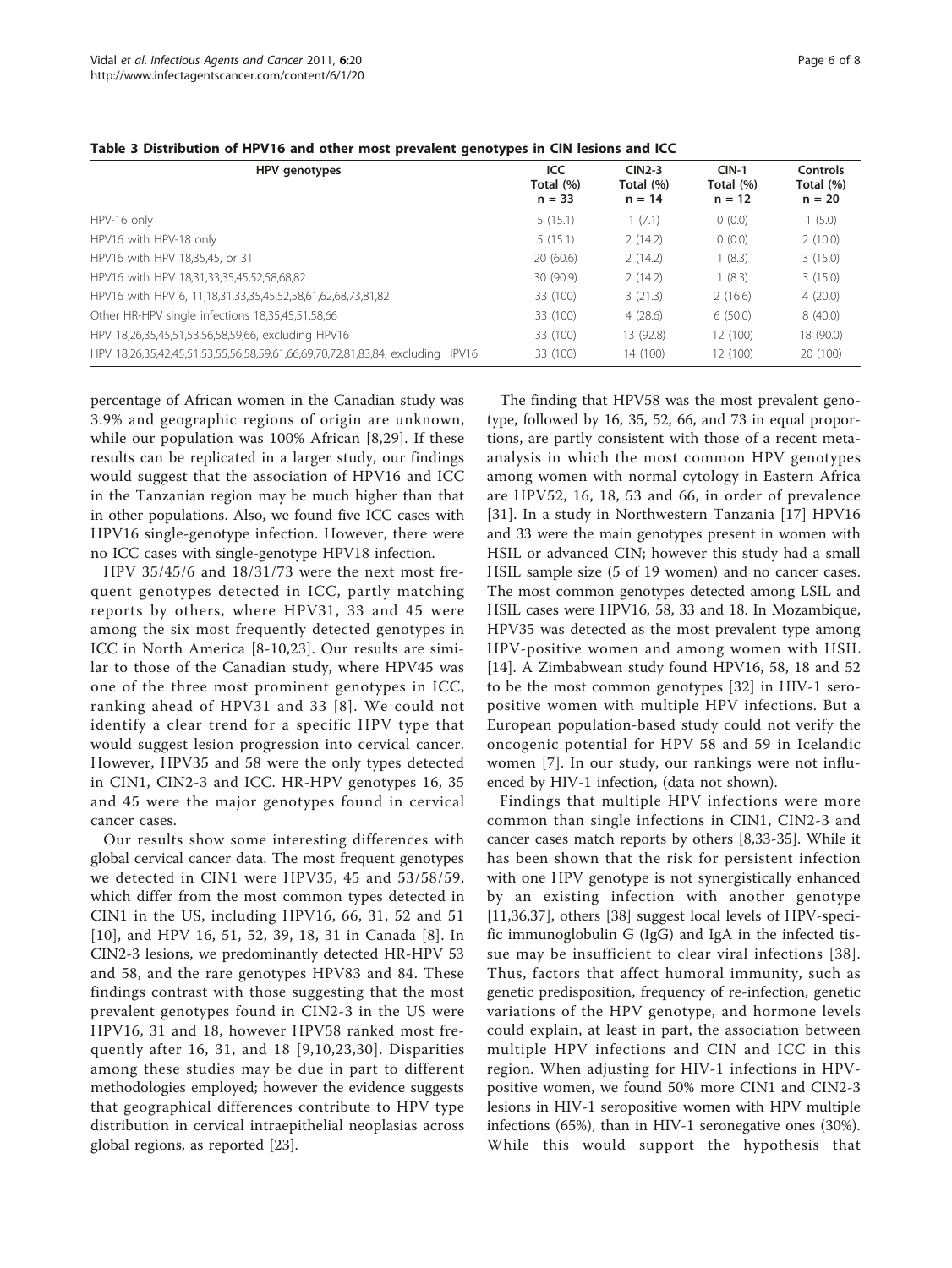<span id="page-6-0"></span>immunocompromised individuals are at higher risk of acquiring multiple infections, 84% of the ICC cases here reported were HIV-1 negative individuals, (data not shown).

The main limitation of our study is that these analyses relied on a small number of cases. However, findings contribute to HPV knowledge in East Africa that will be useful for vaccine development and to augment screening strategies. East Africa continues to have one of the highest ICC incidence and mortality [\[39](#page-7-0)], and cytologybased screening coverage remains low. Another limitation is that HPV DNA was detected from exfoliated cells for CIN cases and controls as biopsies were not medically indicated. Thus, some of the HPVs detected may not have been related to lesions subsequently detected. However, cells from homogenized biopsy specimens were used for HPV detection in the all squamous cell ICC cases. Therefore, limitations notwithstanding, our ICC findings support the hypothesis that the cumulative burden of multiple HPV genotypes may contribute to ICC incidence, presumably via altered immune response.

#### Conclusions

We found that HPV 16, 35 and 45, but not HPV18, were the most common HPV subtypes in ICC. HR-HPV genotypes 45, 53 and 58 significantly contribute to CIN1, CIN2-3 and ICC rates in Northern Tanzanian women. Multiple infections were found in the majority of cancers and high grade CIN. Our data suggest that a vaccine targeting HPV genotypes 16, 18, 31, 35 and 45, could help prevent up to 61% of ICC in this region; while adding HPV genotypes 33, 52, 58, 68, and 82 may help increase prevention up to 91% of ICC. The low frequency or absence of HPV 16 and 18 in CIN1 or CIN2- 3 may have implications for promoting cytology and HPV-based screening in this region. Larger studies are required to confirm these findings.

#### Acknowledgements

This paper was supported in part by grants from the National Institutes of Health K01 CA104517, R01CA142983, R01CA142983-02S1 and Duke CFAR grant number 5P30 AI 064518.

#### Author details

<sup>1</sup>Department of Community and Family Medicine, and Program of Cancer Detection, Prevention and Control, Duke University School of Medicine, Durham, NC, USA. <sup>2</sup>Department of Obstetrics and Gynecology, Division of Gynecologic Oncology, Duke University School of Medicine, Durham, NC, USA. <sup>3</sup>University of Hawaii Cancer Center, Honolulu, HI, USA. <sup>4</sup>Department of Obstetrics and Gynecology, Duke University School of Medicine, Durham, NC, USA. <sup>5</sup>Division of Infectious Diseases, Department of Medicine and Duke Global Health Institute, Duke University School of Medicine, Durham, NC, USA. <sup>6</sup>Department of Obstetrics and Gynecology, Kilimanjaro Christian Medical Centre, Tumaini University, Moshi, Tanzania. <sup>7</sup>Department of Epidemiology, University of North Carolina, Chapel Hill, NC, USA. <sup>8</sup>Department of Medical Microbiology, Radboud University Nijmegen Medical Centre, Nijmegen, The Netherlands.

#### Authors' contributions

AV analyzed the data, run the statistical analysis and drafted the manuscript. SKM participated in the design of the study and in the drafting of the manuscript. BYH carried out the HPV genotyping. BV participated in the study design and coordination. JAB, OO, PM and JO actively participated in the overseeing of the recruitment, sample collection, and study design. FO managed the data. JSM and MVDK participated in the drafting of the manuscript. CH conceived of the study, participated in its design, coordination, and data analysis and participated in drafting the manuscript. All authors read and approved the final manuscript.

#### Competing interests

The authors declare that they have no competing interests.

Received: 9 September 2011 Accepted: 14 November 2011 Published: 14 November 2011

#### References

- 1. Ferlay J, Shin HR, Bray F, Forman D, Mathers C, Parkin DM: Estimates of worldwide burden of cancer in 2008: GLOBOCAN 2008. Int J Cancer 2008, 127:2893-2917.
- 2. Bosch FX, Lorincz A, Munoz N, Meijer CJL, Shah KV: [The causal relationship](http://www.ncbi.nlm.nih.gov/pubmed/11919208?dopt=Abstract) [between human papillomavirus and cervical cancer.](http://www.ncbi.nlm.nih.gov/pubmed/11919208?dopt=Abstract) J Clin Pathol 2002, 55:244-265.
- Jung WW, Chun T, Sul D, Hwang KW, Kang HS, Lee DJ, Han IK: [Strategies](http://www.ncbi.nlm.nih.gov/pubmed/15650698?dopt=Abstract) [Against Human Papillomavirus Infection and Cervical Cancer.](http://www.ncbi.nlm.nih.gov/pubmed/15650698?dopt=Abstract) J Microbiol 2004, 42:255-266.
- 4. Tjalma WAA, Arbyn M, Paavonen J, Van Waes TR, Bogers JJ: [Prophylactic](http://www.ncbi.nlm.nih.gov/pubmed/15361181?dopt=Abstract) [human papillomavirus vaccines: the beginning of the end of cervical](http://www.ncbi.nlm.nih.gov/pubmed/15361181?dopt=Abstract) [cancer.](http://www.ncbi.nlm.nih.gov/pubmed/15361181?dopt=Abstract) Int J Gynecol Cancer 2004, 14:751-761.
- 5. Baseman JG, Koutsky LA: [The epidemiology of human papillomavirus](http://www.ncbi.nlm.nih.gov/pubmed/15753008?dopt=Abstract) [infections. Review.](http://www.ncbi.nlm.nih.gov/pubmed/15753008?dopt=Abstract) J Clin Virol 2005, 32(Suppl):S16-S24.
- 6. JM M, Jacobs MV, Manos MM, Bosch FX, Kummer JA, Shah KV, Snidjers PJ, Peto J, Meijer CJL, Munoz N: [Human papilomavirus is a necessary cause](http://www.ncbi.nlm.nih.gov/pubmed/10451482?dopt=Abstract) [of invasive cervical cancer worldwide.](http://www.ncbi.nlm.nih.gov/pubmed/10451482?dopt=Abstract) J Pathol 1999, 189:12-19.
- 7. Sigurdsson K, Taddeo FJ, Benediktsdottir KR, Olafsdottir K, Sigvaldason H, Oddsson K, Rafnar T: [HPV genotypes in CIN 2-3 lesions and cervical](http://www.ncbi.nlm.nih.gov/pubmed/17724723?dopt=Abstract) [cancer: a population-based study.](http://www.ncbi.nlm.nih.gov/pubmed/17724723?dopt=Abstract) Int J Cancer 2007, 121:2682-2687.
- 8. Coutlee F, Ratnam S, Ramanakumar AV, Insinga RP, Bentley J, Escott N, Ghatage P, Koushik A, Ferenczy A, Franco EL: [Distribution of human](http://www.ncbi.nlm.nih.gov/pubmed/21503917?dopt=Abstract) [papillomavirus genotypes in cervical intraepithelial neoplasia and](http://www.ncbi.nlm.nih.gov/pubmed/21503917?dopt=Abstract) [invasive cervical cancer in Canada.](http://www.ncbi.nlm.nih.gov/pubmed/21503917?dopt=Abstract) J Med Virol 2011, 83:1034-1041.
- 9. Clifford GM, Smith JS, Aguado T, Franceschi S: Comparison of HPV type distribution in high-grade cervical lesions and cervical intraepithelial neoplasia grade 3. Cancer Epidemiol Biomarkers Prev 2003, 19:1675-1681.
- 10. Insinga RP, Liaw KL, Johnson LG, Madeleine MM: [A systematic review of](http://www.ncbi.nlm.nih.gov/pubmed/18628412?dopt=Abstract) [the prevalence and attribution of human papillomavirus types among](http://www.ncbi.nlm.nih.gov/pubmed/18628412?dopt=Abstract) [cervical, vaginal, and vulvar precancers and cancers in the Unites States.](http://www.ncbi.nlm.nih.gov/pubmed/18628412?dopt=Abstract) Cancer Epidemiol Biomarkers Prev 2008, 17:1611-11622.
- 11. Munoz N, Bosch FX, Castellsague X, Diaz M, de-SanJose S, Hammouda D, Shah KV, Meijer CJL: [Against which human papillomavirus types shall we](http://www.ncbi.nlm.nih.gov/pubmed/15197783?dopt=Abstract) [vaccinate and screen? The international perspective.](http://www.ncbi.nlm.nih.gov/pubmed/15197783?dopt=Abstract) Int J Cancer 2004, 111:278-285.
- 12. Clifford GM, Smith JS, Plummer M, Munoz N, Franceschi S: [Human](http://www.ncbi.nlm.nih.gov/pubmed/12556961?dopt=Abstract) [papillomavirus types in invasive cervical cancer worldwide: a meta](http://www.ncbi.nlm.nih.gov/pubmed/12556961?dopt=Abstract)[analysis.](http://www.ncbi.nlm.nih.gov/pubmed/12556961?dopt=Abstract) Br J Cancer 2003, 88:63-73.
- 13. Cuzick J, Arbyn M, Sankaranarayanan R, Tsu V, Ronco G, Mayrand MH, Dillner J, Meijer CJLM: Overview of human papillomavirus-based and other novel options for cervical cancer screening in developed and developing countries. Vaccine 2008, 265:K29-K41.
- 14. Castellsague X, Menendez C, Loscertales MP, Kornegay JR, dos Santos F, Gomez-Olive FX, Lloveras B, Abarca N, Vaz N, Barreto A, Bosch FX, Alonso P: [Human papillomavirus genotypes in rural Mozambique.](http://www.ncbi.nlm.nih.gov/pubmed/11705494?dopt=Abstract) Lancet 2001, 358:1429-1430.
- 15. De Vuyst H, Steyaert S, Van Renterghem L, Claeys P, Muchiri L, Sitati S, Vansteelandt S, Quint W, Kleter B, Van Marck E, Temmerman M: [Distribution of human papillomavirus in a family planning population in](http://www.ncbi.nlm.nih.gov/pubmed/12567172?dopt=Abstract) [Nairobi, Kenya.](http://www.ncbi.nlm.nih.gov/pubmed/12567172?dopt=Abstract) Sex Transm Dis 2003, 30:137-142.
- 16. Wall SR, Scherf CF, Morrison L, Hart KW, West B, Ekpo G, Fiander AN, Man S, Gelder CM, G. Walraven G, Borysiewicz LK: [Cervical human papilloma virus](http://www.ncbi.nlm.nih.gov/pubmed/16106268?dopt=Abstract) [infection and squamous intraepithelial lesions in rural Gambia, West-](http://www.ncbi.nlm.nih.gov/pubmed/16106268?dopt=Abstract)